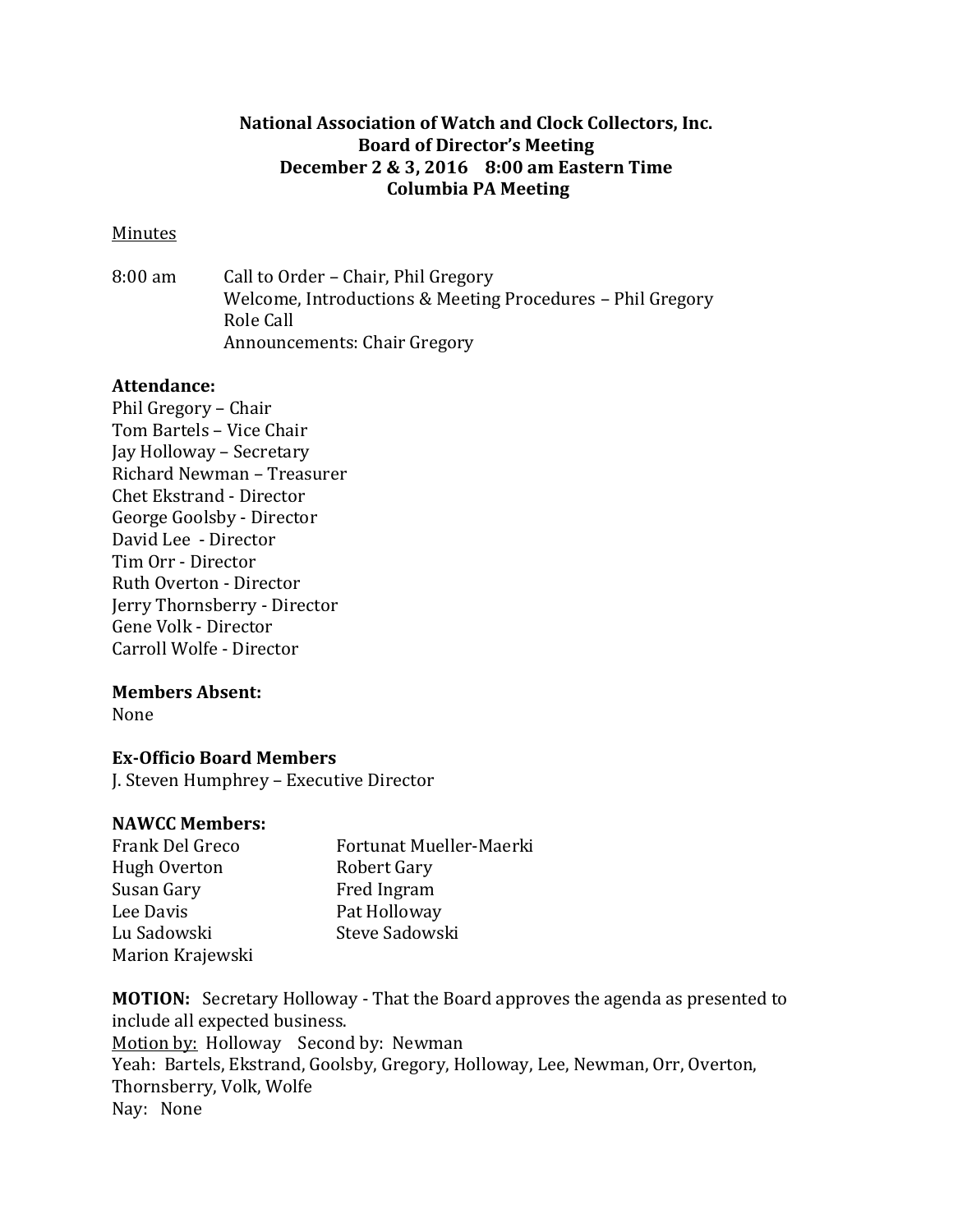Abstain: None Absent: None Motion: Passed

**MOTION:** Secretary Holloway -That the Board approves the minutes of the October 2016 meeting as written. Motion by: Holloway Second by: Lee Yeah: Bartels, Ekstrand, Goolsby, Gregory, Holloway, Lee, Newman, Orr, Overton, Thornsberry, Volk, Wolfe Nay: None Abstain: None Absent: None Motion: Passed

**Item:** Establish the next BOD meeting date and the BOD meeting date in Arlington TX Next Meeting: January 25, 2017 at 7:00 pm Eastern time Next Physical Meeting: June 27-28, 2017 in Arlington TX

**MOTION:** Newman – The Board of Directors move to adopt the following resolution: WHEREAS NAWCC member Bob Frishman has made extraordinary contributions to the benefit of NAWCC, through achieving the extraordinary success of the symposium, "Clocks at Winterthur", and future symposium planning, THEREFORE, BE IT NOW RESOLVED that the Board of Directors of the National Association of Clock Collectors expresses its sincere appreciation and gratitude to Bob Frishman for his exemplary service to horology and the NAWCC.

Motion by: Newman Second by: Wolfe Yeah: Bartels, Ekstrand, Goolsby, Gregory, Holloway, Lee, Newman, Orr, Overton, Thornsberry, Volk, Wolfe Nay: None Abstain: None Absent: None Motion: Passed

**MOTION:** Move that on the NAWCC Travel Expense Policy, that applies to Officers, Directors, members and employees of the NAWCC when traveling on official business be amended as follows:

 The statement "Receipts are required for all individual expenses in excess of \$20" be changed to "Receipts are required for all expenses".

 The statement "Actual meals; no alcoholic beverages" be changed to "Meals are reimbursable to NAWCC employees only and shall not exceed \$40 in total for any calendar day".

 The statement "Other expenses such as telephone and internet service, but limited only to those ordinary and necessary to complete official business" be changed to "All other expenses not explicitly identified in this policy such as, but not limited to, telephone, internet service, laundry services and concierge services are not reimbursable". Motion by: Newman Second by: Bartels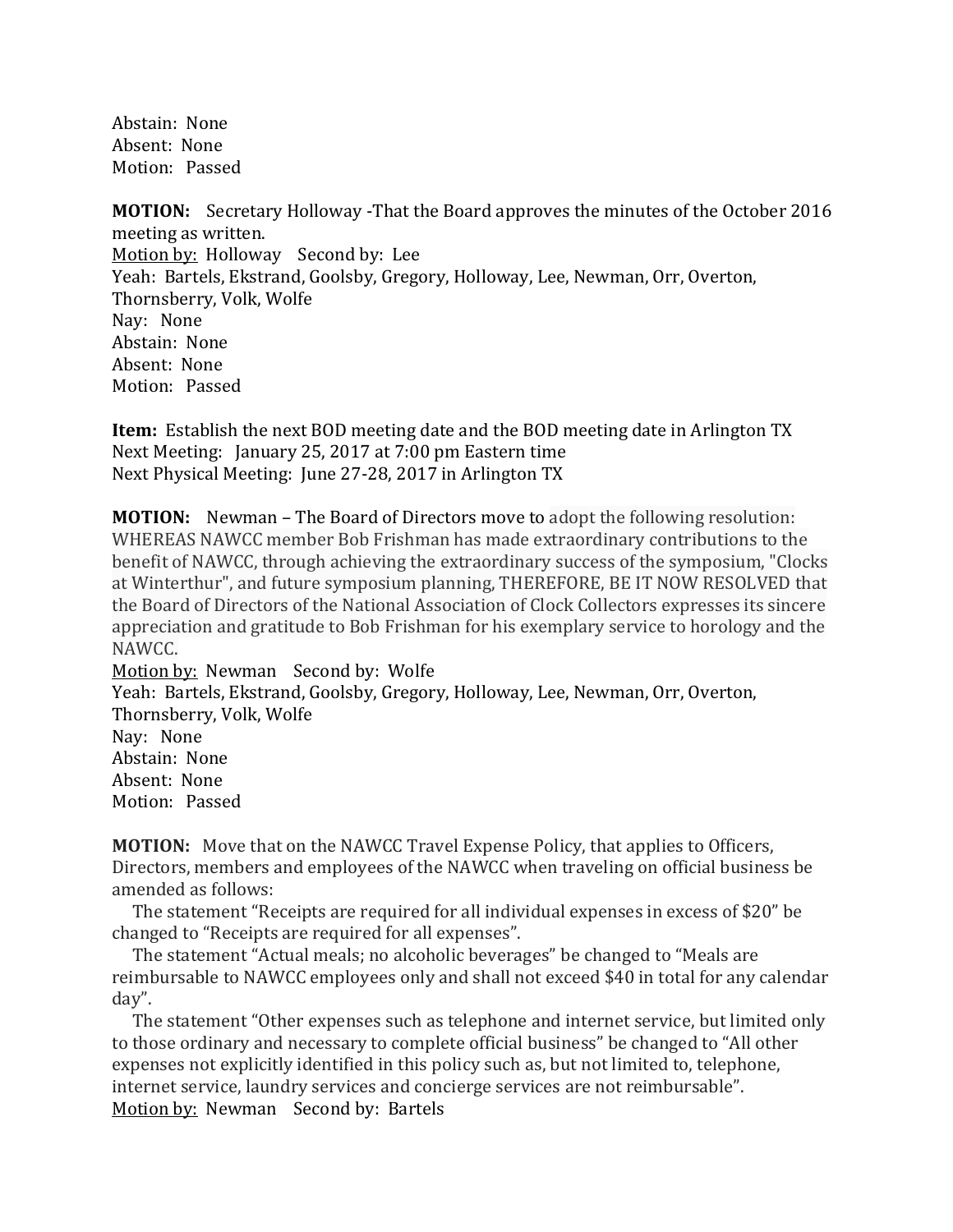Yeah: Bartels, Ekstrand, Goolsby, Lee, Newman, Orr, Overton, Thornsberry, Volk, Wolfe Nay: Gregory, Holloway Abstain: None Absent: None Motion: Passed

# **MOTION:** Move that the Board go into Executive Session for personnel reasons.

After the Executive Session ended the following motion was presented.

**MOTION:** That the Board approve a Special Search Committee for the purpose of finding qualified candidates for the position of NAWCC Executive Director to be presented to the Board; that this committee will be chaired by Ruth Overton; that the committee will consist of four additional board members to be selected by the Committee Chair; that a time schedule with details of the entire process be presented to the Board no later than January 1; 2017. Motion by: Holloway Second by: Bartels Yeah: Bartels, Ekstrand, Goolsby, Gregory, Holloway, Lee, Newman, Orr, Overton, Thornsberry, Volk, Wolfe Nay: None Abstain: None Absent: None Motion: Passed

**MOTION:** Move that the meeting adjourn until 8:00 am on Saturday, December 4, 2016 Motion by: Wolfe Second by: Lee Yeah: Bartels, Ekstrand, Goolsby, Gregory, Holloway, Lee, Newman, Orr, Overton, Thornsberry, Volk, Wolfe Nay: None Abstain: None Absent: None Motion: Passed

# **Saturday………………………………………………**

8:00 am Meeting called to order by Chair Gregory

Report by Myron that he has reviewed the Fiduciary Insurance for the association Officers and Directors and suggested that the Directors consider the coverage be raised to a higher level than the current \$1,000,000. It was discussed and determined that providing the cost be reasonable it should be raised to \$2,000,000.

Reviewed that the Emergency Preparedness Plan is up to date.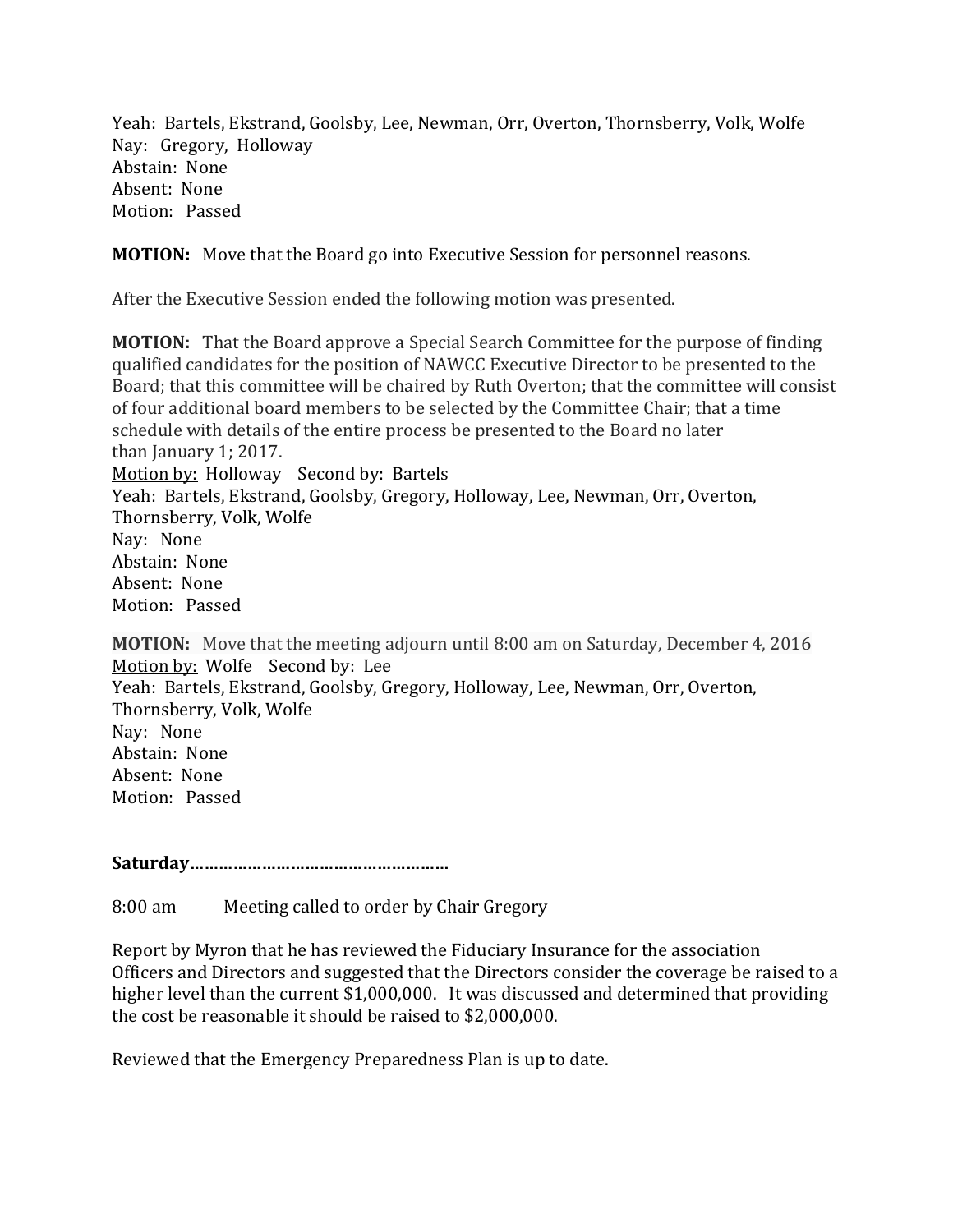**MOTION:** Move to approve the location and budget for the 2019 National in Springfield MA for June 28-30, 2019 as presented. Motion by: Wolfe Second by: Newman Yeah: Bartels, Ekstrand, Goolsby, Gregory, Holloway, Lee, Newman, Orr, Overton, Thornsberry, Volk, Wolfe Nay: None Abstain: None Absent: None Motion: Passed

**MOTION:** Move to approve the 2018 National Convention Budget at York PA as presented 12-3-2016. Motion by: Wolfe Second by: Bartels

Yeah: Bartels, Ekstrand, Goolsby, Gregory, Holloway, Lee, Newman, Orr, Overton, Thornsberry, Volk, Wolfe Nay: None Abstain: None Absent: None Motion: Passed

**MOTION:** Move to approve the formation of international chapter "New Yellow River" located in China. Motion by: Holloway Second by: Bartels Yeah: Bartels, Ekstrand, Goolsby, Gregory, Holloway, Lee, Newman, Orr, Overton, Thornsberry, Volk, Wolfe Nay: None Abstain: None Absent: None Motion: Passed

**MOTION:** Move for a special committee co-chaired by Directors Holloway and Lee to review the original documents for By-Laws, Standing Rules and Policies, for simplification and update for completion by June 2017. Motion by: Holloway Second by: Newman Yeah: Bartels, Ekstrand, Goolsby, Gregory, Holloway, Lee, Newman, Orr, Overton, Thornsberry, Volk, Wolfe Nay: None Abstain: None Absent: None Motion: Passed

**MOTION:** Move that the Employer Contribution to the NAWCC Employee Retirement Saving Plan of 5% of compensation as defined in the plan, for the year 2017 be accepted. Motion by: Holloway Second by: Bartels Yeah: Bartels, Ekstrand, Goolsby, Gregory, Holloway, Newman, Orr, Overton, Thornsberry, Volk, Wolfe